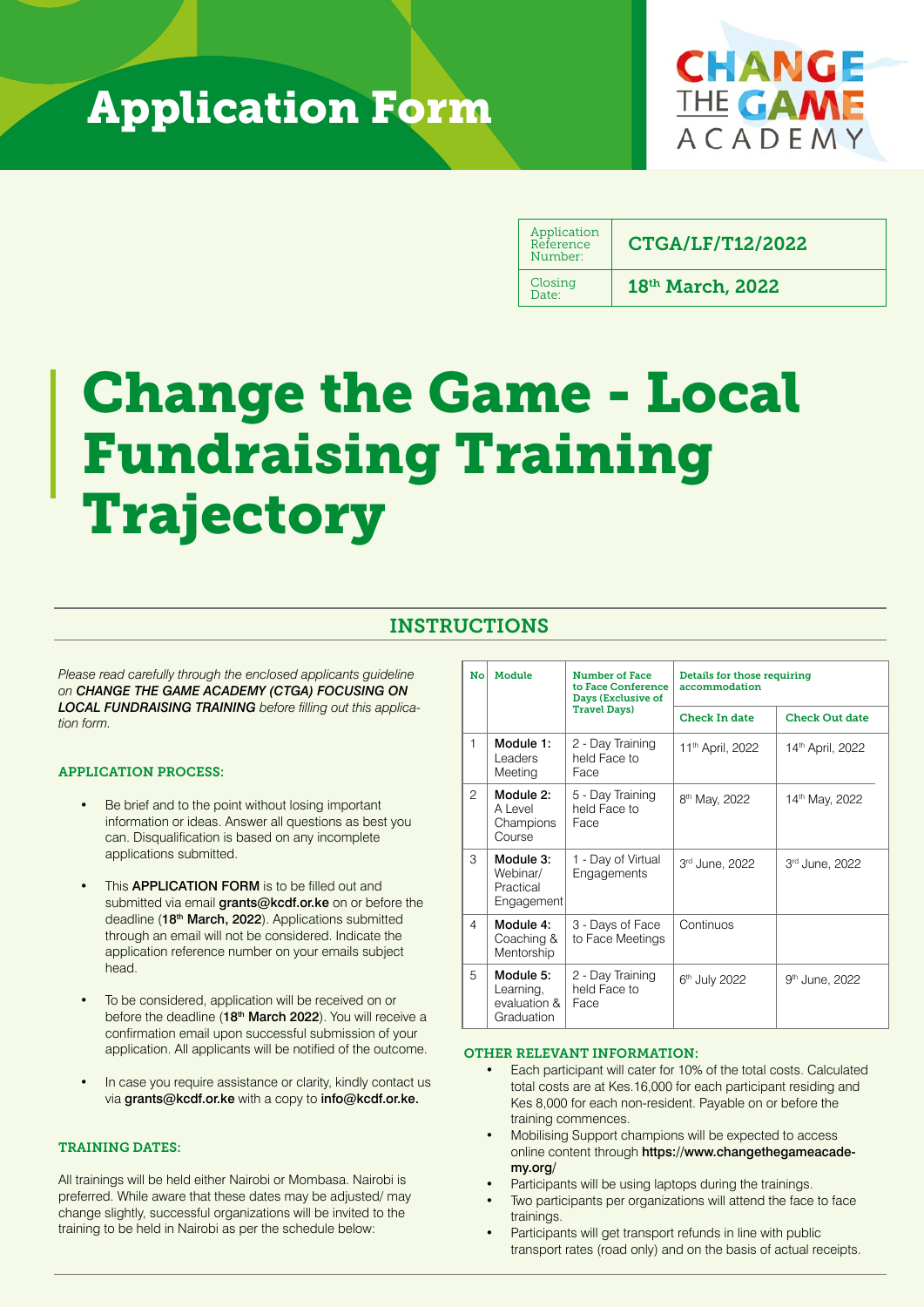## Part A: Applicant Information

*This part when filled out should not exceed two pages.*

#### 1. Contact Information of Applying Organization:

| Name Organizations Director/Manager:  |  |
|---------------------------------------|--|
| Name of Applicant                     |  |
| <b>Current Position of Applicant:</b> |  |
| Phone:                                |  |
| E-mail:                               |  |
| Address:                              |  |
| Website (if applicable):              |  |
|                                       |  |

#### 2. Type of Applying Organization:

| Is your organization: Non-governmental |  | Yes | No T        |  |
|----------------------------------------|--|-----|-------------|--|
| Non-partisan                           |  | Yes | ヿ No        |  |
| Not for-profit                         |  | Yes | $\sqcap$ No |  |
| Legally registered                     |  | Yes | ON 厂        |  |
| Youth-led                              |  | Yes | $\sqcap$ No |  |
| Have you been funded by KCDF before?   |  | Yes | $\sqcap$ No |  |
| Registration Date (month, year):       |  |     |             |  |
| Type of registration:                  |  |     |             |  |
| Registration number:                   |  |     |             |  |
|                                        |  |     |             |  |

#### 3. Overview of Applying Organization:

3.1 Briefly state the vision, mission and description of your organization and its objectives:

3.2 What are your key intervention areas (i.e. Water, health, sanitation etc.) Elaborate concisely in bullets/ brief points.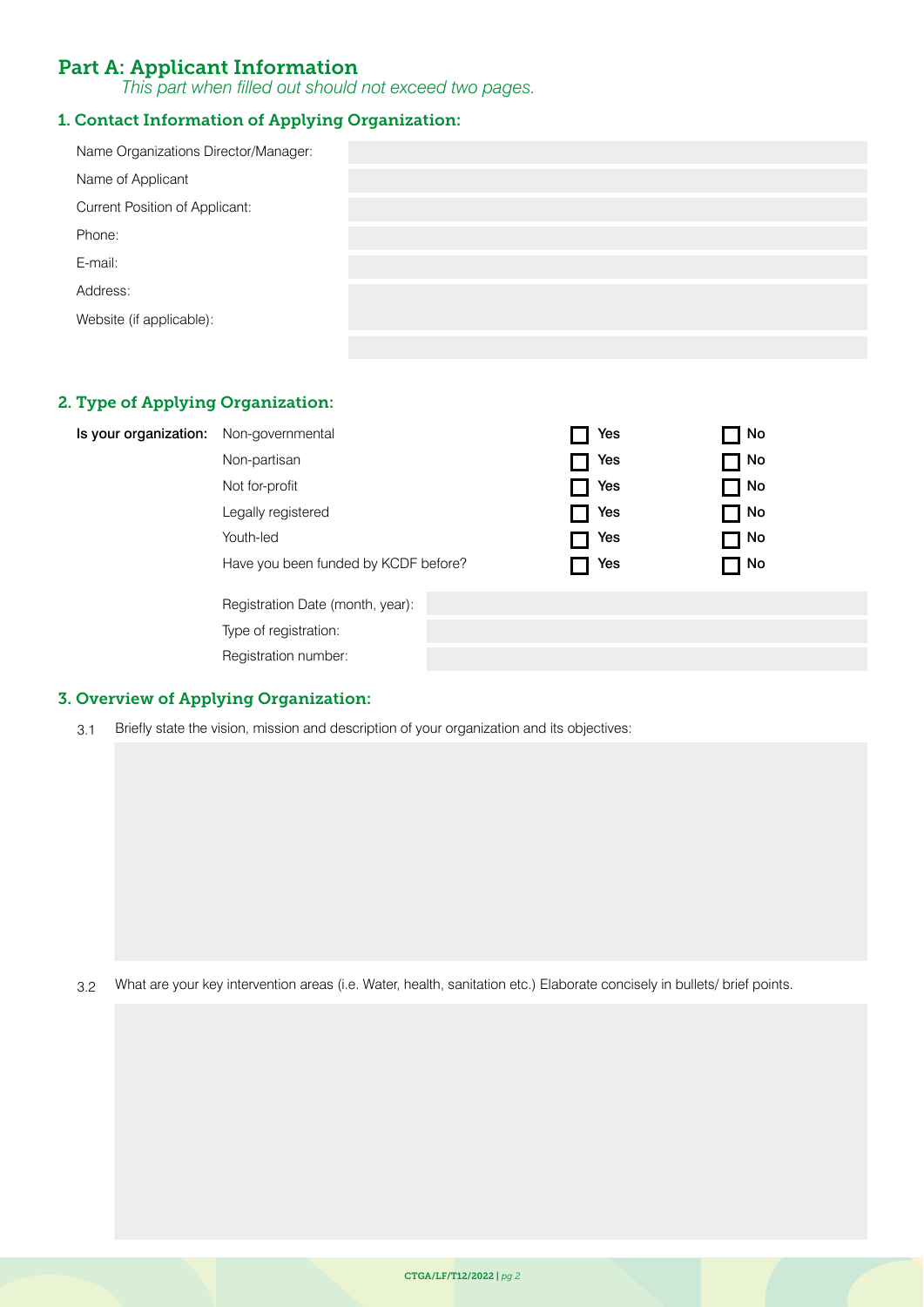3.3 Have you ever fundraised for financial resources locally (from Kenyan donors) in the last two years? Kindly share a summarized breakdown of amounts and from who did you receive the donation.

3.4 What challenges did you face while fundraising? How did you mitigate these challenges?

3.5 What are main reasons for your success in local fundraising? What opportunities do you see moving forwards.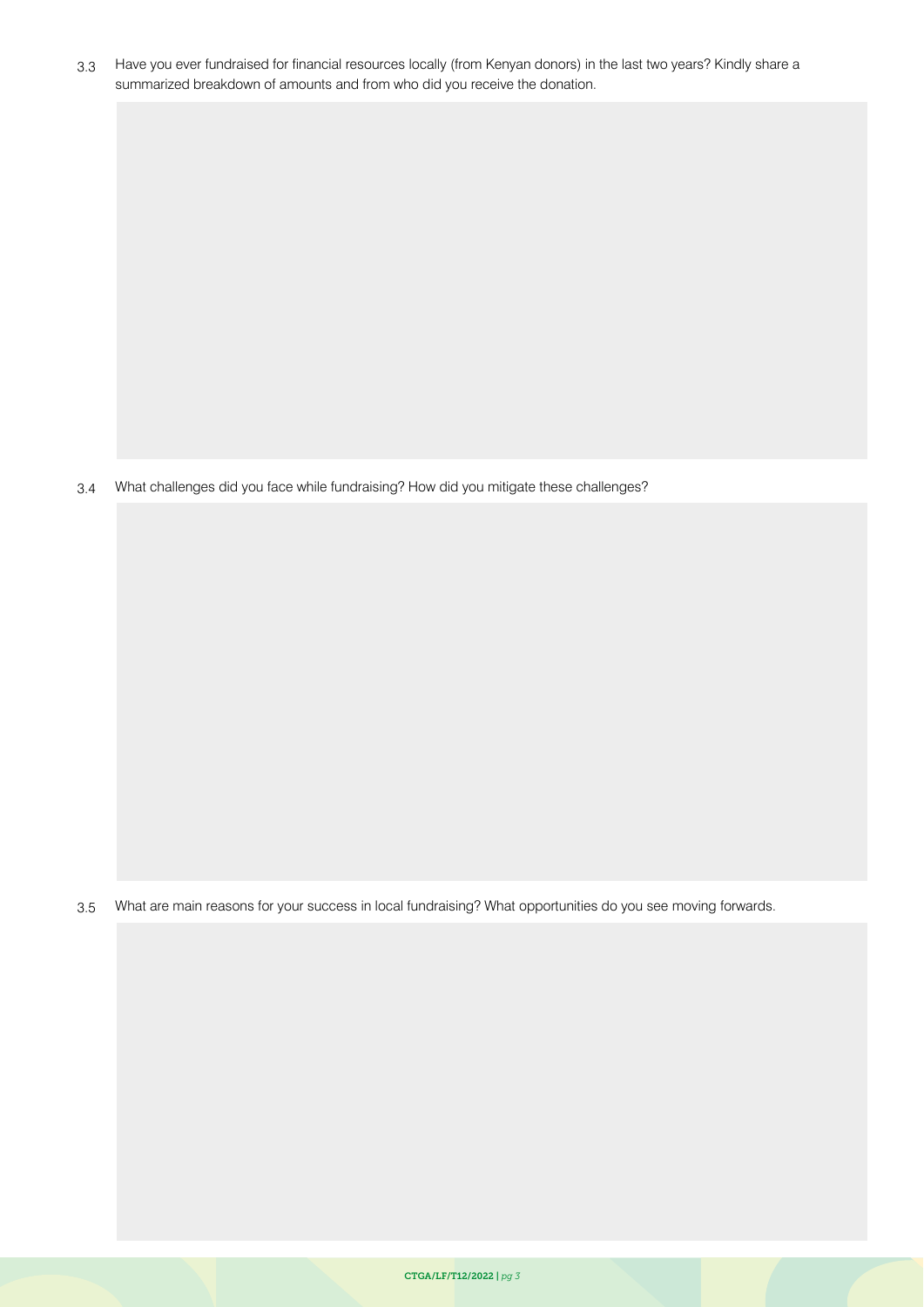#### 4. Commitement to Participate:

Is your organization (includes leadership) willing to participate in a training and coaching trajectory as outlined in the enclosed project brief/ guideline? *Please note that the training program/ trajectory will take place from 18th March, 2022 to 17th June, 2022. Includes commitment to pay 10% of the total cost as outlined on page 2 above.*



If yes above (elaborate on the main reason/ motivation to participate)

#### 5. Participation in the Leaders Training to be held in Nairobi. Dates (which may change) are Outlined in Table Above:

Name of leaders who will participate in the leaders training to be held in Nairobi on 18<sup>th</sup> March, 2022. These are senior-managers able to make decisions on behalf of the organization. (CEO, ED, Board Member, Programs Manager, etc). Provide a name, designation, email and a telephone number for each. Every organization nominates two leaders only.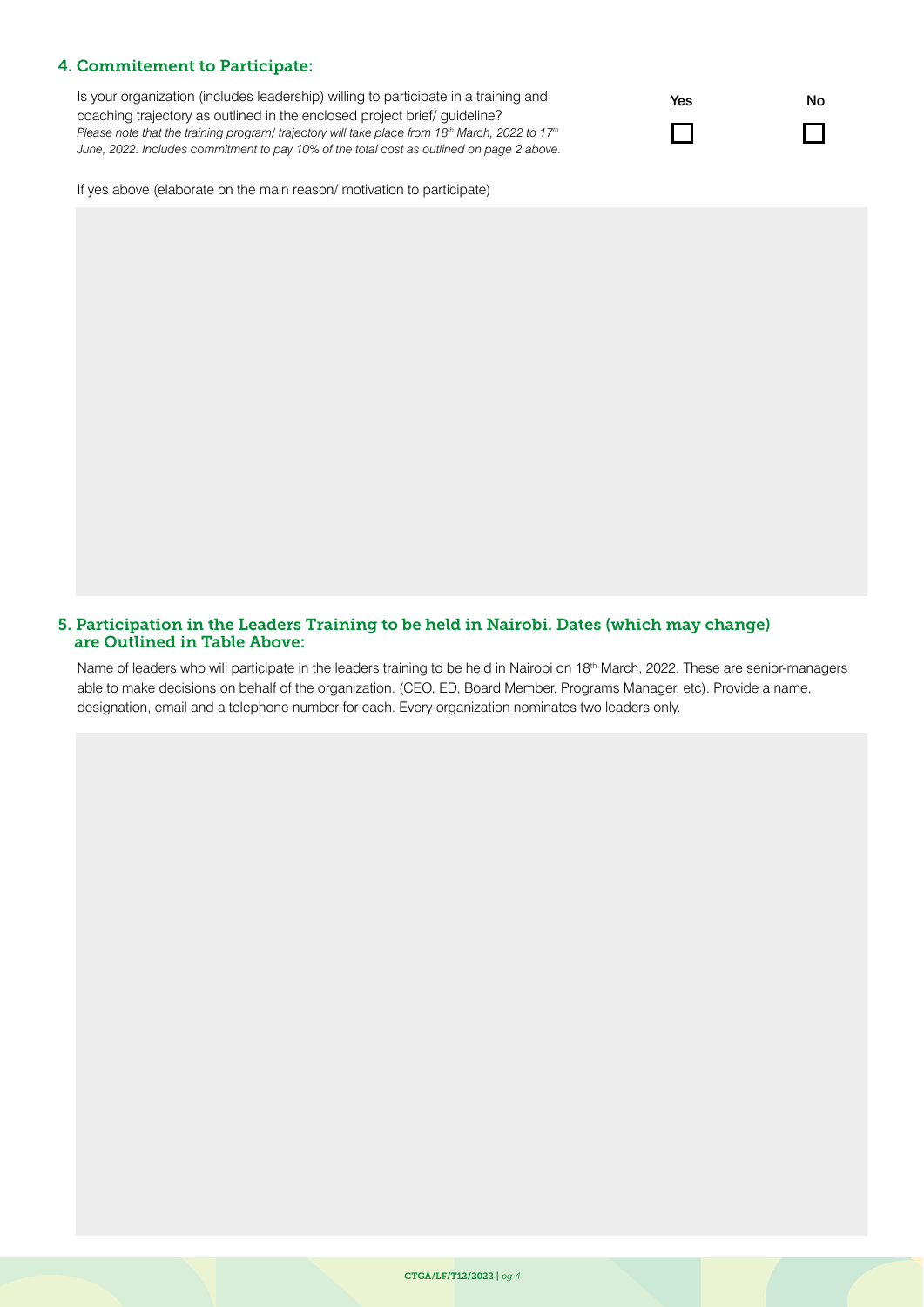#### 6. Objectives/Expectations:

a. Objective/Goal that you want to realize after participating in the proposed training pathway.

b. What concrete results would it have? Please list 2-3 key measurable results:

#### 7. Resource Mobilization, Development and Sustainability – Self Capacity Assessment:

*The following section serves to provide an opportunity for organization to objectively assess their organizations capacity status and identify possible*  gaps that can be improved on through their participation in the training trajectory. The answers form a basis for further discussion with KCDF. You are *encouraged to answer truthfully since the assessment is not only meant to provide an accurate sense of the organization's suitability but also serves to highlight areas that might need to be strengthened when the capacity enhancement partnership commences.*

| Capacity                        | Level                                                                                                                        | Score                                                       | Comments (Kindly insert relevant comments in<br>each of the sections to qualify/ support your score) |
|---------------------------------|------------------------------------------------------------------------------------------------------------------------------|-------------------------------------------------------------|------------------------------------------------------------------------------------------------------|
| 7.1<br>Resource<br>Mobilization | Organization has a document-<br>ed/well understood system for<br>resource mobilization<br>(personnel, resources etc)         | $\Box$ Yes-fully (2)<br>To some extent (1)<br>$\Box$ No (0) |                                                                                                      |
|                                 | The organization has a<br>documented and functional<br>resource mobilization/fund-<br>raising strategy.                      | Yes-fully (2)<br>To some extent (1)<br>No (0)               |                                                                                                      |
|                                 | Board/ executive members of<br>the organization are actively<br>involved in fundraising<br>initiatives for the organization. | Yes-fully (2)<br>To some extent (1)<br>No (0)               |                                                                                                      |